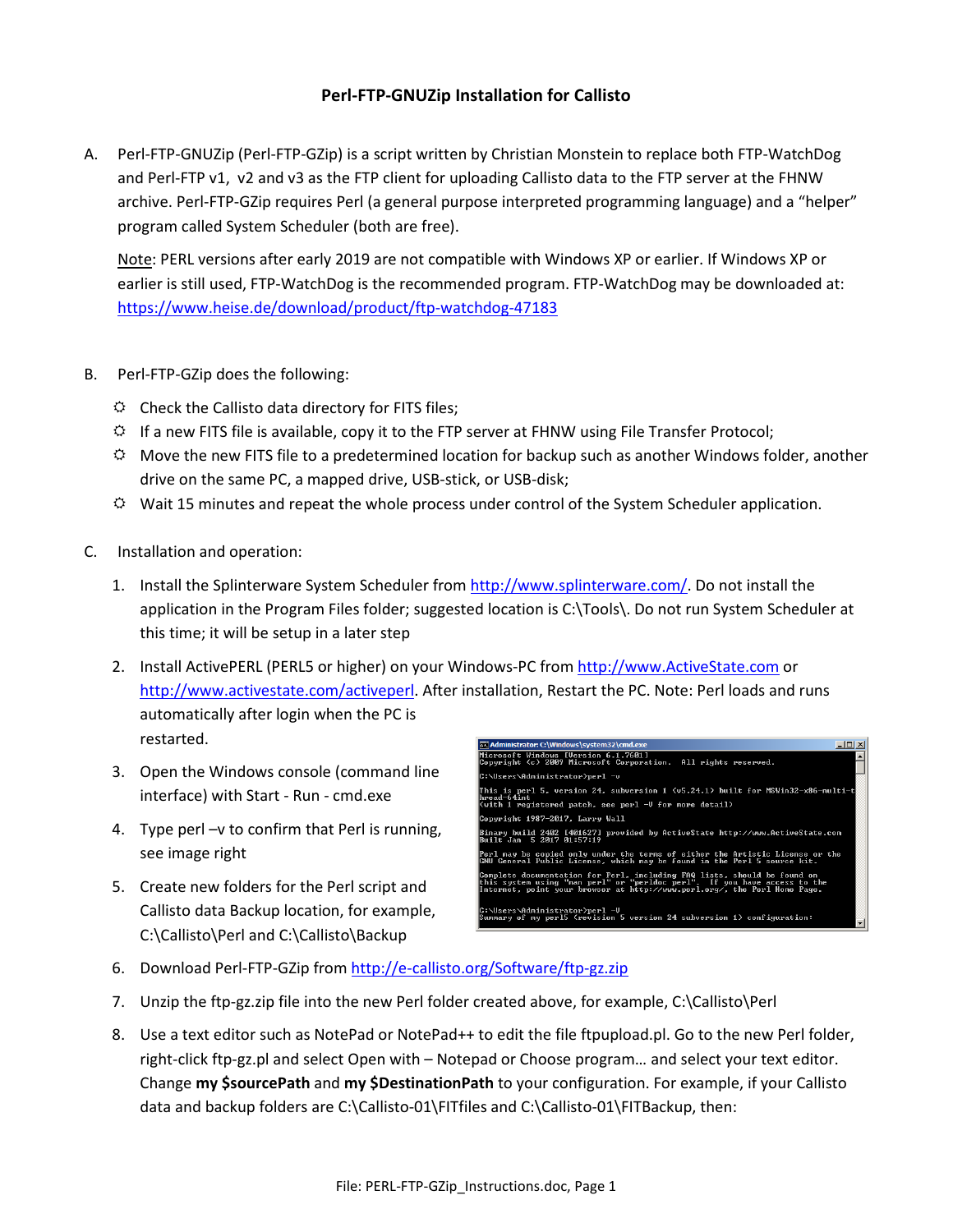**my \$SourcePath = "'c:/CALLISTO-01/FITfiles"; my \$DestinationPath = "c:/CALLISTO-01/FITbackup"**;

Note: The source and destination paths must use forward-slash / as shown; do not use backward-slash \

- 9. Edit **\$filename =~ /^XTOWN\_(\d\d\d\d)(\d\d)(\d\d)\_.\*\.fit?\$/** and replace XTOWN by your instrument name (see keyword [instrument]=XTOWN in callisto.cfg). This entry must have the same capitalization as the Instrument name. For example, if [instrument]=ALASKA in callisto.cfg, then **if (\$filename =~ /^ALASKA\_(\d\d\d\d)(\d\d)(\d\d)\_.\*\.fit?\$/)**
- 10. Obtain the FTP server password by email inquiry to Christian Monstein at christian.monstein@irsol.usi.ch. Replace the word "password" in the line below with the value received,

**\$ftp->login("solarradio","password") or die "Cannot login ", \$ftp->message;**  Note: The password is of the form xxxxx\$xxx but it must be entered in the Perl script with a backward-slash before the "\$" character, as in xxxxx\\$xxx (substitute actual values for x)

- 11. After making above changes, Save ftp-gz.pl
- 12. Open System Scheduler and setup as described in the **Appendix**. Note: System Scheduler is setup to load **B.** C:\Windows\system32\cmd.exe and run automatically after login when the PC ::\Callisto\Perl>perl -w ftp-gz.pl is restarted.
- 13. When System Scheduler is running successfully, the console (command line interface) will open every 15 minutes (time interval determined by System Scheduler) and the window will remain open during the file upload as shown right
- 14. The Perl application can be ended by opening Windows Task Manager as shown right. Select Perl and then click on the End Task button at bottom-right. System Scheduler can be ended by selecting Exit in the Action menu
- 15. If the Perl script seems to be failing due to not being able to resolve the FTP server name, possibly due to timeouts on satellite links, modify the **my \$delay** parameter as follows:

Original with default delay time of 1: **my \$delay = 1; # Delay time to allow FTP-upload, before renaming it;** 



|  | Applications   Processes   Services   Performance   Networking   Users |  |
|--|------------------------------------------------------------------------|--|
|  |                                                                        |  |

| Task $\triangle$               | <b>Status</b>        |                       |
|--------------------------------|----------------------|-----------------------|
| 4 e-Callisto REEVE             | Running              |                       |
| Perl                           | Running              |                       |
| System Scheduler - List        | Running              |                       |
|                                |                      |                       |
|                                |                      |                       |
|                                |                      |                       |
|                                |                      |                       |
|                                |                      |                       |
|                                |                      |                       |
|                                |                      |                       |
|                                |                      |                       |
|                                |                      |                       |
|                                |                      |                       |
|                                |                      |                       |
|                                |                      |                       |
|                                | End Task             | New Task<br>Switch To |
|                                |                      |                       |
| CPU Usage: 1%<br>Processes: 72 | Physical Memory: 30% |                       |

Modified with additional delay time:

**my \$delay = 2; in case of slow internet-connection, e.g. satellite to: my \$delay = 10; for extremely slow connections to: my \$delay = 30;** 

16. For testing purposes, the Perl script may be manually started in a console window (command line interface) by typing *perl -w ftp-gz.pl* or double clicking the batch file *do.bat*. See Troubleshooting section if you have problems.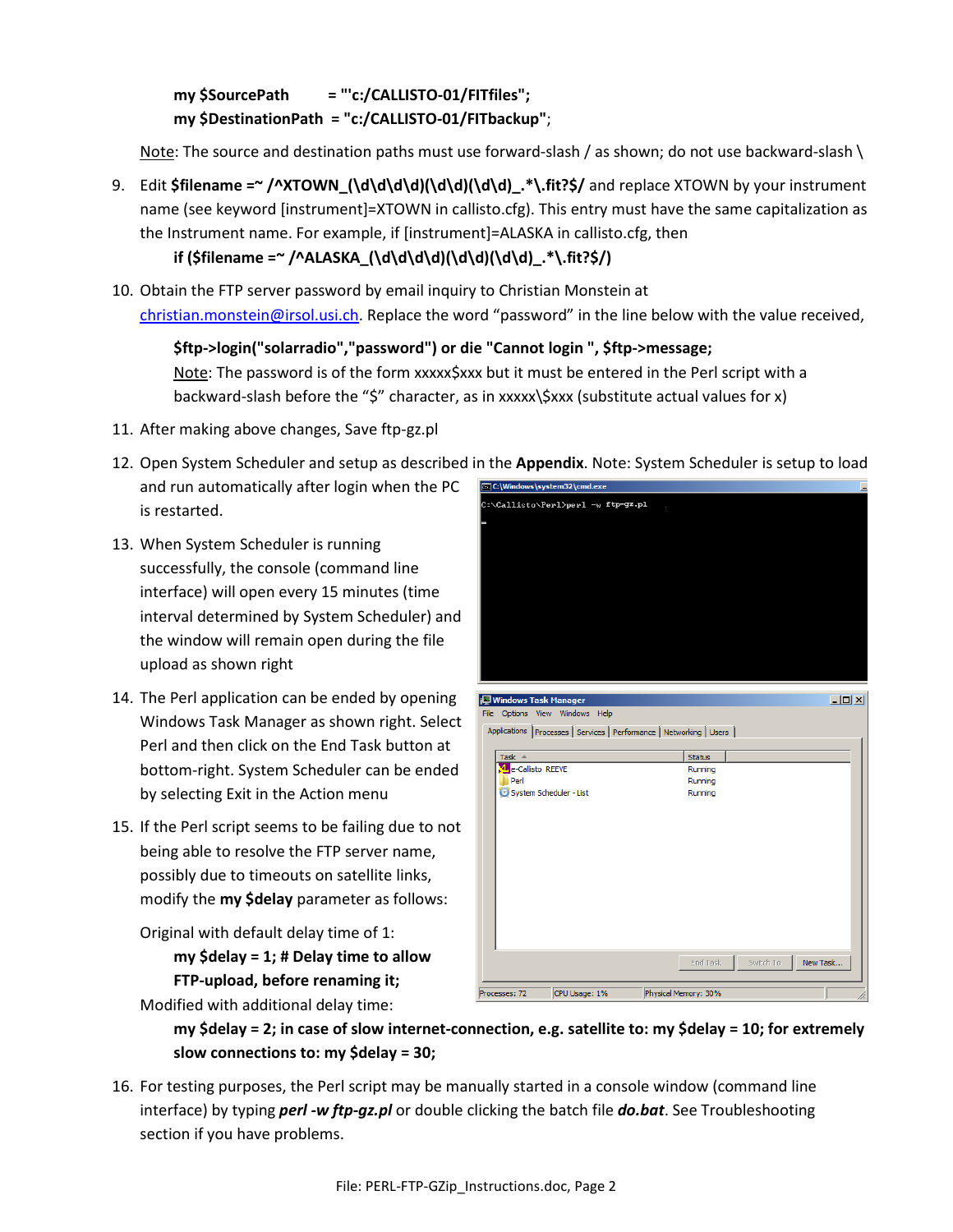17. After testing is completed, the System Scheduler console (command line interface) window can be hidden so that it does not "grab" the screen focus whenever System Scheduler runs the upload script.

C System Scheduler - Event 2017216182734

- a. With the System Scheduler window open, select View menu and check Event Information.
- b. Right-click the Event that is to be hidden. Select Edit.
- c. On the Event tab, select Hidden in the State drop-down list at the bottom (default state is Normal).
- d. On the Event window, select Action menu – Save and then close the window.
- e. Repeat steps b. through d. for each Event.
- Action View Help 氫  $\circ$  50  $\triangleright$   $\Box$ ■ 22 Event Schedule **Event Type Run Application**  $\overline{\phantom{a}}$ Fivent is Enabled  $\overline{\mathbf{v}}$ **Upload local FIT-files to central Server at FHNW in Switzerland**Application C:\CALLISTO-01\PerlScripts\do.bat Parameters Working Dir C:\CALLISTO-01\PerlScripts\ **Sendkeys** State Normal  $\overline{\phantom{a}}$ Normal Minimized Maximized

 $\overline{|\mathbf{x}|}$ 

- f. On the Main window select Action menu – Backup Events. Navigate to the desired backup folder for the System Scheduler Events.
- g. Close System Scheduler.
- 18. Troubleshooting:
	- a. If the do.bat file does not run properly, it is possible the operating system has not yet recognized the Perl installation. Open the do.bat file in a text editor such as NotePad and revise the string to explicitly call out the path to the Perl executable. The default path is C:\Perl\bin\ as shown below. Your path may be different and you should check it first:

 Before: perl -w ftp-gz.pl After: C:\Perl\bin\perl.exe -w ftp-gz.pl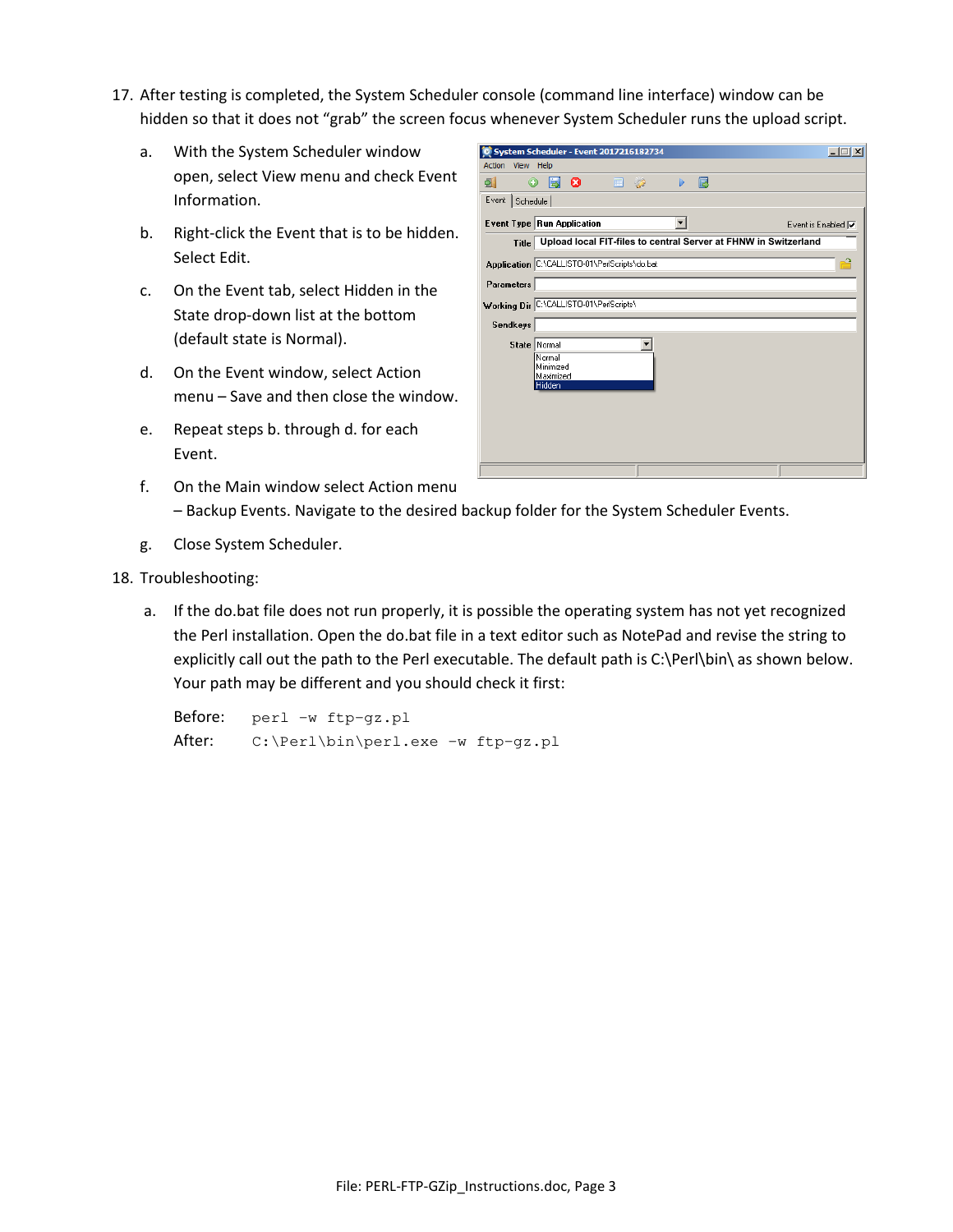## **Appendix**

Open System Scheduler if it is not already running.

Select the **View** menu and click on **Preferences**.

The **Preferences** window will open. The Default settings in the **Event** and **Startup/Logging** tabs do not need to be changed.

Be sure the Startup box **Do NOT start System Scheduler automatically on Login** is NOT checked.

| <b>Action</b>            | View Help                                                                  |                    |                               |                                                                                                                             |                          |
|--------------------------|----------------------------------------------------------------------------|--------------------|-------------------------------|-----------------------------------------------------------------------------------------------------------------------------|--------------------------|
|                          |                                                                            |                    |                               |                                                                                                                             |                          |
| 51                       | $\checkmark$ Event Information                                             | 咟<br>$\mathscr{D}$ | 扈                             |                                                                                                                             |                          |
| All Eve                  | System Logfile<br>F <sub>8</sub>                                           |                    |                               |                                                                                                                             |                          |
| Event                    | <b>Event Logfile</b>                                                       |                    |                               | Last Run                                                                                                                    | Next Run                 |
| $\blacktriangledown$ App | <b>Refresh List</b><br>F <sub>5</sub>                                      |                    |                               | 02/16/2017 21:45:00                                                                                                         | 02/16/2017 22:00:00      |
|                          | Preferences<br>$Ctrl + F$                                                  |                    |                               |                                                                                                                             |                          |
|                          |                                                                            |                    |                               |                                                                                                                             |                          |
|                          |                                                                            |                    |                               |                                                                                                                             |                          |
|                          |                                                                            |                    |                               |                                                                                                                             |                          |
|                          |                                                                            |                    |                               |                                                                                                                             |                          |
|                          |                                                                            |                    |                               |                                                                                                                             |                          |
|                          |                                                                            |                    |                               |                                                                                                                             |                          |
|                          |                                                                            |                    |                               |                                                                                                                             |                          |
|                          |                                                                            |                    |                               |                                                                                                                             |                          |
|                          |                                                                            |                    |                               |                                                                                                                             |                          |
|                          |                                                                            |                    |                               | "Perl Script" is ENABLED. Trigger/Schedule is set to run Every Hour / Selected Minutes. At Every Hour and Every 15 Minutes. |                          |
|                          | Last Recorded Status: OK. On: 02/16/2017 21:45:00.                         |                    |                               |                                                                                                                             |                          |
|                          |                                                                            |                    |                               |                                                                                                                             |                          |
|                          |                                                                            |                    |                               |                                                                                                                             |                          |
|                          |                                                                            |                    |                               | Find even more great features in System Scheduler PROFESSIONAL: <http: www.splinterware.com=""></http:>                     |                          |
|                          | Schedule: Every Hour / Selected Minutes                                    |                    | Owner: ADMINISTRATOR          | 2017216182734.INI                                                                                                           |                          |
|                          |                                                                            |                    |                               |                                                                                                                             |                          |
| ₿.                       | 雇<br>۰                                                                     | 扈                  |                               |                                                                                                                             |                          |
| Events                   | Startup/Logging   System Scheduler Professional                            |                    |                               |                                                                                                                             |                          |
|                          |                                                                            |                    |                               |                                                                                                                             |                          |
|                          |                                                                            |                    |                               |                                                                                                                             |                          |
|                          | 'Startup                                                                   |                    |                               |                                                                                                                             |                          |
|                          | □ Do NOT start System Scheduler automatically on logon                     |                    |                               |                                                                                                                             | Use this Tray-Icon       |
|                          | System Scheduler runs for ALL users of this computer                       |                    |                               |                                                                                                                             |                          |
|                          | C System Scheduler runs for current user only                              |                    |                               |                                                                                                                             |                          |
|                          | Hide Tray-Icon (System Scheduler will still be running)                    |                    |                               |                                                                                                                             |                          |
|                          |                                                                            |                    |                               |                                                                                                                             |                          |
|                          | □ Use Admin credentials if available [Windows Vista & Higher - UAC prompt] |                    |                               |                                                                                                                             |                          |
|                          | $\nabla$ Automatic restart on unexpected error                             |                    |                               |                                                                                                                             |                          |
|                          | Hotkey to launch System Scheduler GUI □                                    |                    | Ctrl                          | Alt                                                                                                                         |                          |
|                          |                                                                            |                    | Ctrl<br>п                     | Alt                                                                                                                         |                          |
|                          | Hotkey to create new Event                                                 |                    |                               |                                                                                                                             |                          |
|                          |                                                                            |                    |                               |                                                                                                                             |                          |
|                          | Logging                                                                    |                    |                               |                                                                                                                             |                          |
|                          | $\triangledown$ Log all events to this logfile                             |                    |                               | C:\Tools\SystemScheduler\LogFile.TXT                                                                                        | $\overline{\phantom{a}}$ |
|                          | $\nabla$ Create individual event logfiles                                  |                    |                               |                                                                                                                             |                          |
|                          | $\nabla$ Do not log advanced info                                          |                    | Max size for logfile $(K)$ 64 | $\overline{\phantom{0}}$                                                                                                    |                          |
|                          |                                                                            |                    |                               | $\mathbf{v}$                                                                                                                |                          |
|                          |                                                                            |                    |                               |                                                                                                                             |                          |
|                          |                                                                            |                    |                               |                                                                                                                             |                          |
|                          |                                                                            |                    |                               |                                                                                                                             |                          |
|                          |                                                                            |                    |                               |                                                                                                                             |                          |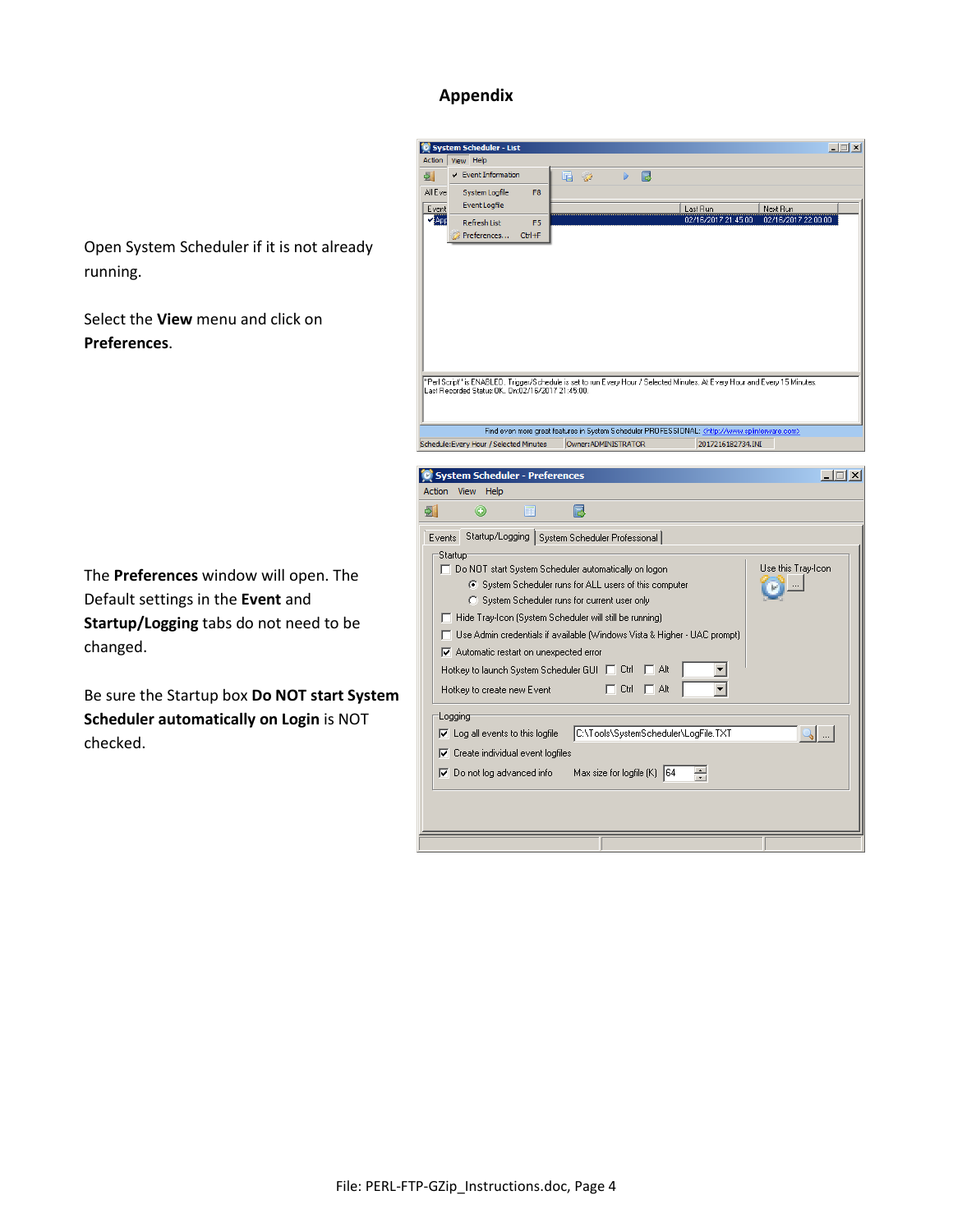

Select **Action** menu and click **New Event...**

An **Event** setup window will open.

In the **Event** tab, select **Run Application** in the **Event Type** dropdown window.

Enter a title such as **Upload local FIT-files to central Server at FHNW in Switzerland** in the **Title** field.

Click on the **Browse** button to the right of the **Application** field. Browse to the **do.bat** file in the folder setup previously (example, C:\Callisto\Perl) and select it.

Enable the Event by checking the **Event is Enabled** box in the upper-right corner.

|                            | System Scheduler - Event 2017216182734                          | $\Box$                    |
|----------------------------|-----------------------------------------------------------------|---------------------------|
| <b>Action</b><br>View Help |                                                                 |                           |
| $^{\circ}$<br>う.           | Ы<br>- 0<br>国 つ<br>囻<br>D                                       |                           |
| Event Schedule             |                                                                 |                           |
|                            | Event Type Run Application                                      | Event is Enabled $\nabla$ |
| <b>Title</b>               | Upload local FIT-files to central Server at FHNW in Switzerland |                           |
|                            | Application C:\Callisto\Perl\do.bat                             | ✿                         |
| Parameters                 |                                                                 |                           |
| <b>Working Dir</b>         |                                                                 |                           |
| Sendkeys                   |                                                                 |                           |
|                            | State Normal<br>$\overline{\phantom{a}}$                        |                           |
|                            |                                                                 |                           |
|                            |                                                                 |                           |
|                            |                                                                 |                           |
|                            |                                                                 |                           |
|                            |                                                                 |                           |
|                            |                                                                 |                           |
|                            |                                                                 |                           |
|                            |                                                                 |                           |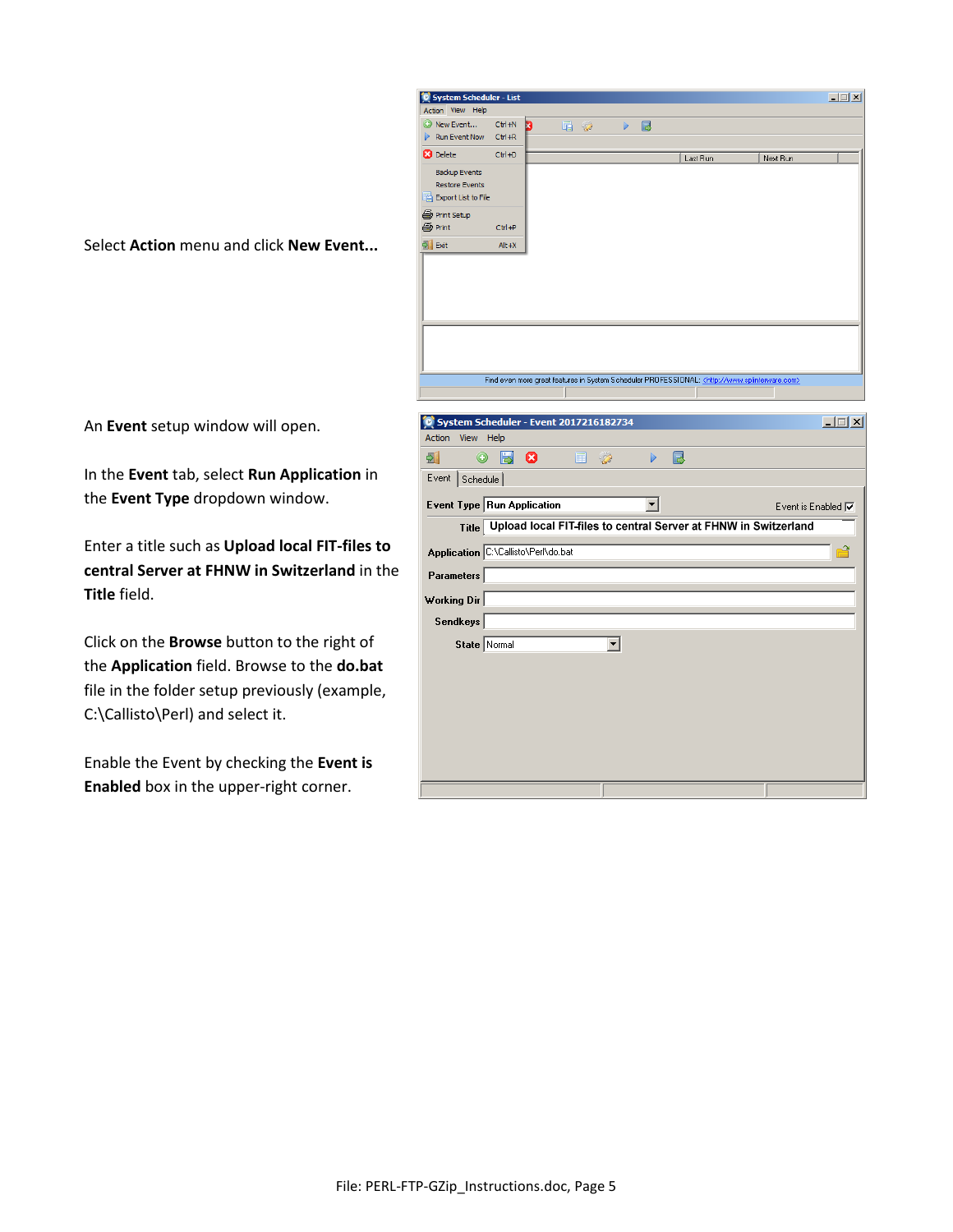Select the **Schedule** tab. In the **Schedule Type** dropdown menu, select **Every Hour / Selected Minutes**.

Four dropdown fields will appear below. Select **Every Hour** and **Every 15 Minutes** as shown right. The **Hours** field will be blank and the **Minutes** field will show the default values **00,15,30,45**. Edit/change the minutes to 01,16,31,46 to avoid upload as the files are being written. Other values may be used to suit specific site requirements but avoid using the default values.

To save the event and exit to the main window, select **Save and Exit** in the **Action** menu or press function key **F4**.

| View Help<br>Action                                                                                                               |                      |              |                     |   |    |                                     |
|-----------------------------------------------------------------------------------------------------------------------------------|----------------------|--------------|---------------------|---|----|-------------------------------------|
| $\circledcirc$<br>5.                                                                                                              | 匮<br>ශ               | 屇            | $\mathcal{Q}$       | D | 扈  |                                     |
| Schedule<br>Event                                                                                                                 |                      |              |                     |   |    |                                     |
| Schedule Type: Every Hour / Selected Minutes                                                                                      |                      |              |                     |   | ▾╎ |                                     |
|                                                                                                                                   |                      |              |                     |   |    |                                     |
|                                                                                                                                   |                      |              |                     |   |    |                                     |
|                                                                                                                                   |                      |              |                     |   |    |                                     |
|                                                                                                                                   |                      |              |                     |   |    |                                     |
|                                                                                                                                   |                      |              |                     |   |    |                                     |
|                                                                                                                                   |                      |              |                     |   |    |                                     |
| Choose hours from drop down list, or enter specific hours separated by commas                                                     |                      |              |                     |   |    |                                     |
| Every Hour                                                                                                                        |                      | ▾╎           | Hours               |   |    | 図                                   |
| Choose minutes from drop down list, or enter specific minutes separated by commast                                                |                      |              |                     |   |    |                                     |
| Every 15 Minutes                                                                                                                  |                      | $\mathbf{r}$ | Minutes 00,15,30,45 |   |    | 図                                   |
|                                                                                                                                   |                      |              |                     |   |    |                                     |
|                                                                                                                                   |                      |              |                     |   |    |                                     |
|                                                                                                                                   |                      |              |                     |   |    |                                     |
|                                                                                                                                   |                      |              |                     |   |    |                                     |
|                                                                                                                                   |                      |              |                     |   |    |                                     |
|                                                                                                                                   |                      |              |                     |   |    |                                     |
|                                                                                                                                   |                      |              |                     |   |    |                                     |
|                                                                                                                                   |                      |              |                     |   |    |                                     |
|                                                                                                                                   |                      |              |                     |   |    |                                     |
|                                                                                                                                   |                      |              |                     |   |    |                                     |
| Run Event Now                                                                                                                     | Ctrl+N<br>$Ctr1 + R$ | 屇            | $\mathcal{C}$       | D | B  |                                     |
|                                                                                                                                   |                      |              |                     |   |    |                                     |
| Save                                                                                                                              | F3<br>F4             | 'n           |                     | ▾ |    |                                     |
| Save and Exit                                                                                                                     | Ctrl+D               |              |                     |   |    |                                     |
|                                                                                                                                   | $Alt+X$              |              |                     |   |    |                                     |
|                                                                                                                                   |                      | pupload.pl   |                     |   |    |                                     |
|                                                                                                                                   |                      |              |                     |   |    |                                     |
|                                                                                                                                   |                      |              |                     |   |    |                                     |
|                                                                                                                                   |                      |              |                     |   |    |                                     |
| Sendkeys                                                                                                                          |                      |              |                     |   |    |                                     |
| State Normal                                                                                                                      |                      |              | ▾                   |   |    | $\Box$<br>Event is Enabled $\nabla$ |
| System Scheduler - Event<br>Action View Help<br>O New Event<br><b>B</b> Delete<br>$\frac{1}{2}$ Exit<br>Parameters<br>Working Dir |                      |              |                     |   |    |                                     |
|                                                                                                                                   |                      |              |                     |   |    |                                     |
|                                                                                                                                   |                      |              |                     |   |    |                                     |
|                                                                                                                                   |                      |              |                     |   |    |                                     |
|                                                                                                                                   |                      |              |                     |   |    |                                     |
|                                                                                                                                   |                      |              |                     |   |    |                                     |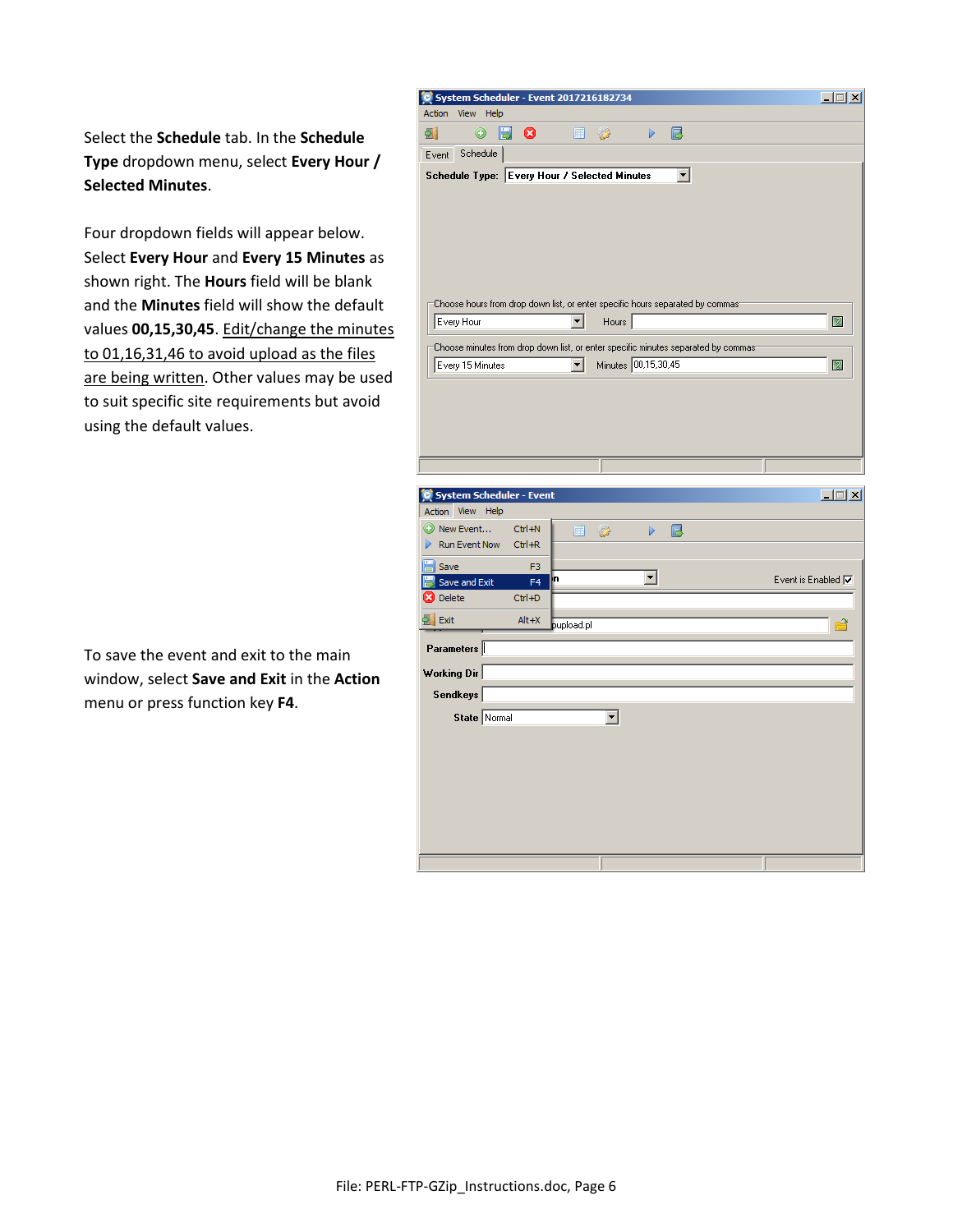

After the settings are saved, the System Scheduler main window will change to show the scheduled event with the status shown near the bottom. At this point, the schedule is running and will upload the FITS files every 15 minutes.